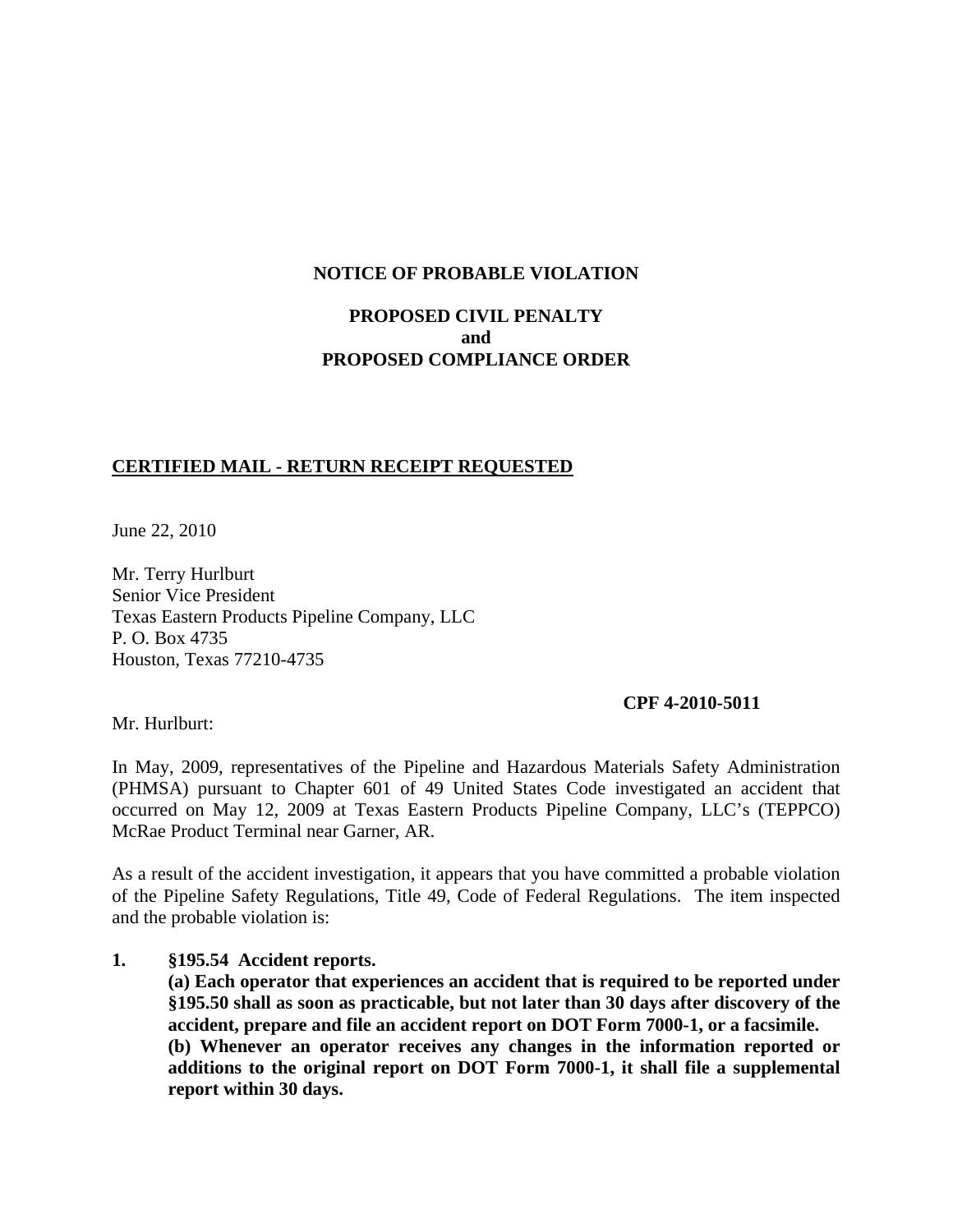TEPPCO failed to file a supplemental report for the McRae Product Terminal facility accident that occurred on May 12, 2009 within 30 days after the failure investigation report was obtained that provided information on the probable cause of failure. On May 12, 2009, at approximately 2:17 p.m. CST, an explosion occurred in a gasoline storage tank, Tank 1303, at TEPPCO's McRae Product Terminal near Garner, AR. Three contractor employees were fatally injured in the explosion. A failure analysis was performed by Baker Engineering and Risk Consultants, Inc (BakerRisk) of San Antonio, TX. The probable cause of the explosion was determined to be deflagration of a flammable gasoline/air mixture inside the floating roof pontoons, created by leakage of gasoline vapors into the pontoons, and which was ignited by an oxygen/acetylene cutting torch being used by C&C Welding personnel. The BakerRisk Report # 01-02565-001-09 was provided by BakerRisk to the operator on or about March 5, 2010. As of May 19, 2010, a supplemental PHMSA 7000-1 report has not been filed, updating the original report with the final failure report information as to the cause of the accident. There have also not been any losses estimated by TEPPCO as a result of this accident in the PHMSA 7000-1 report on file (20090164-8872).

#### Proposed Civil Penalty

Under 49 United States Code, § 60122, you are subject to a civil penalty not to exceed \$100,000 for each violation for each day the violation persists up to a maximum of \$1,000,000 for any related series of violations. The Compliance Officer has reviewed the circumstances and supporting documentation involved in the above probable violation(s) and has recommended that you be preliminarily assessed a civil penalty of \$22,500 as follows:

| Item number | <b>PENALTY</b> |
|-------------|----------------|
|             | \$22,500       |

#### Proposed Compliance Order

With respect to item number 1 pursuant to 49 United States Code § 60118, the Pipeline and Hazardous Materials Safety Administration proposes to issue a Compliance Order to TEPPCO. Please refer to the *Proposed Compliance Order*, which is enclosed and made a part of this Notice.

#### Response to this Notice

Enclosed as part of this Notice is a document entitled *Response Options for Pipeline Operators in Compliance Proceedings*. Please refer to this document and note the response options. Be advised that all material you submit in response to this enforcement action is subject to being made publicly available. If you believe that any portion of your responsive material qualifies for confidential treatment under 5 U.S.C. 552(b), along with the complete original document you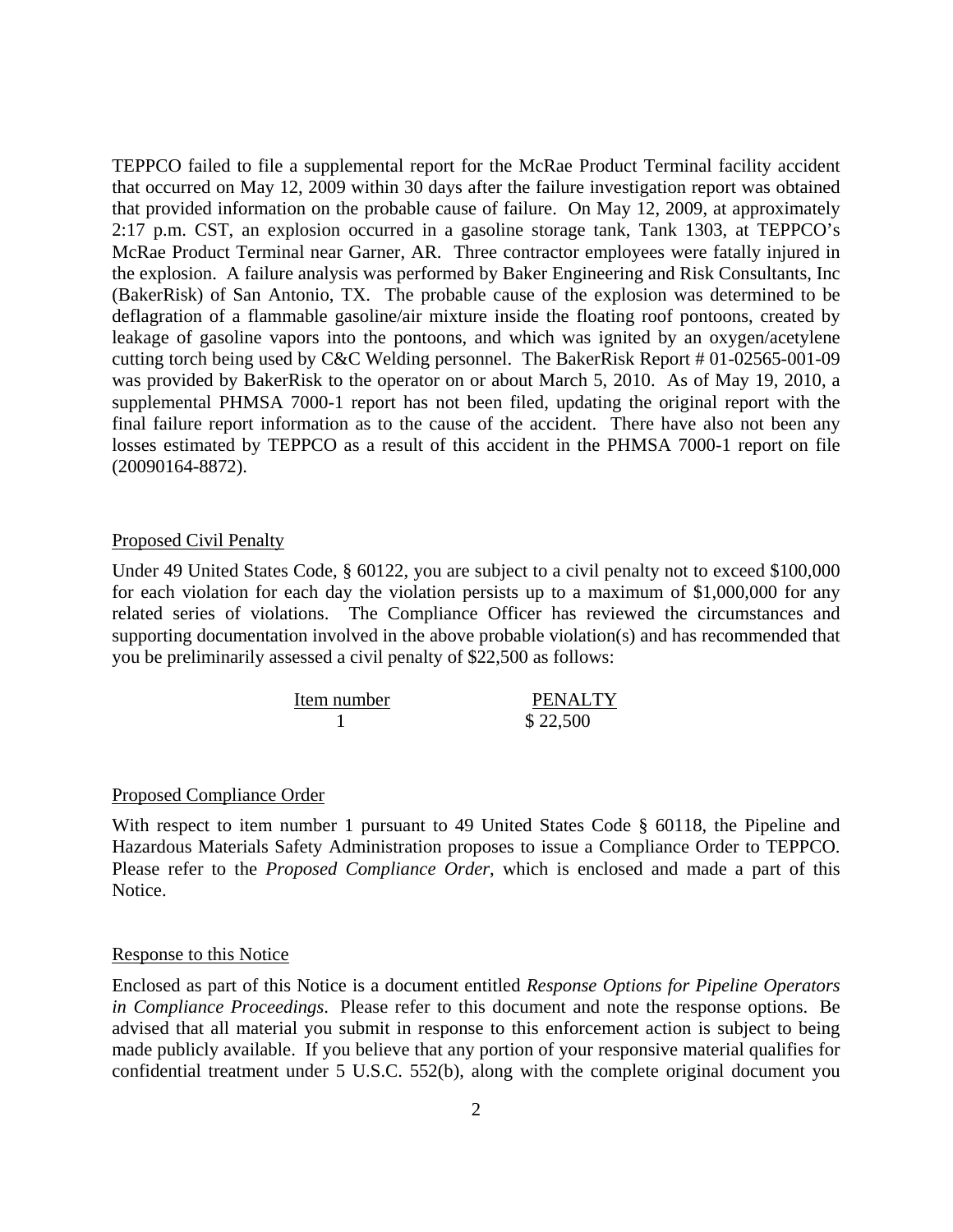must provide a second copy of the document with the portions you believe qualify for confidential treatment redacted and an explanation of why you believe the redacted information qualifies for confidential treatment under 5 U.S.C. 552(b). If you do not respond within 30 days of receipt of this Notice, this constitutes a waiver of your right to contest the allegations in this Notice and authorizes the Associate Administrator for Pipeline Safety to find facts as alleged in this Notice without further notice to you and to issue a Final Order.

In your correspondence on this matter, please refer to **CPF 4-2010-5011** and for each document you submit, please provide a copy in electronic format whenever possible.

Sincerely,

R. M. Seeley Director, Southwest Region Pipeline and Hazardous Materials Safety Administration

Enclosures: *Proposed Compliance Order Response Options for Pipeline Operators in Compliance Proceedings*